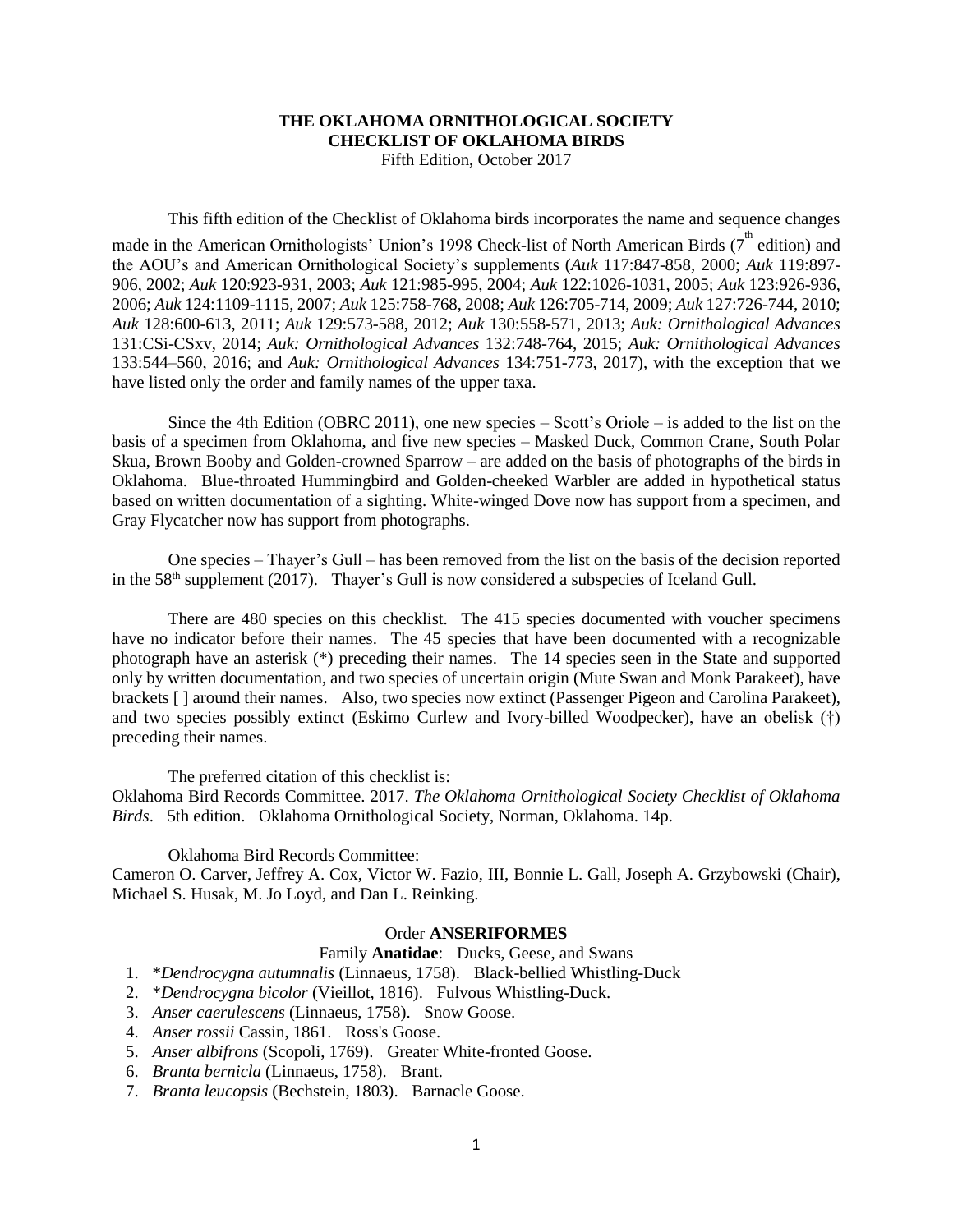- 8. *Branta hutchinsii* (Richardson, 1832). Cackling Goose.
- 9. *Branta canadensis* (Linnaeus, 1758). Canada Goose.
- 10. [*Cygnus olor* (Gmelin, 1789). Mute Swan.]
- 11. *Cygnus buccinator* Richardson, 1831. Trumpeter Swan.
- 12. *Cygnus columbianus* (Ord, 1815). Tundra Swan.
- 13. *Aix sponsa* (Linnaeus, 1758). Wood Duck.
- 14. [*Sibirionetta formosa* (Georgi, 1775). Baikal Teal.]
- 15. \**Spatula querquedula* (Linnaeus, 1758). Garganey.
- 16. *Spatula discors* (Linnaeus, 1766). Blue-winged Teal.
- 17. *Spatula cyanoptera* (Vieillot, 1816). Cinnamon Teal.
- 18. *Spatula clypeata* (Linnaeus, 1758). Northern Shoveler.
- 19. *Mareca strepera* (Linnaeus, 1758). Gadwall.
- 20. \**Mareca penelope* (Linnaeus, 1758). Eurasian Wigeon.
- 21. *Mareca americana* (Gmelin, 1789). American Wigeon.
- 22. *Anas platyrhynchos* Linnaeus, 1758. Mallard.
- 23. *Anas rubripes* Brewster, 1902. American Black Duck.
- 24. *Anas fulvigula* Ridgway, 1874. Mottled Duck.
- 25. *Anas acuta* Linnaeus, 1758. Northern Pintail.
- 26. *Anas crecca* Linnaeus, 1758. Green-winged Teal.
- 27. *Aythya valisineria* (Wilson, 1814). Canvasback.
- 28. *Aythya americana* (Eyton, 1838). Redhead.
- 29. *Aythya collaris* (Donovan, 1809). Ring-necked Duck.
- 30. *Aythya marila* (Linnaeus, 1761). Greater Scaup.
- 31. *Aythya affinis* (Eyton, 1838). Lesser Scaup.
- 32. *Melanitta perspicillata* (Linnaeus, 1758). Surf Scoter.
- 33. *Melanitta fusca* (Linnaeus, 1758). White-winged Scoter.
- 34. *Melanitta americana* (Swainson, 1832). Black Scoter.
- 35. *Clangula hyemalis* (Linnaeus, 1758). Long-tailed Duck.
- 36. *Bucephala albeola* (Linnaeus, 1758). Bufflehead.
- 37. *Bucephala clangula* (Linnaeus, 1758). Common Goldeneye.
- 38. *Bucephala islandica* (Gmelin, 1789). Barrow's Goldeneye.
- 39. *Lophodytes cucullatus* (Linnaeus, 1758). Hooded Merganser.
- 40. *Mergus merganser* Linnaeus, 1758. Common Merganser.
- 41. *Mergus serrator* Linnaeus, 1758. Red-breasted Merganser.
- 42. \**Nomonyx dominicus* (Linnaeus 1766). Masked Duck.
- 43. *Oxyura jamaicensis* (Gmelin, 1789). Ruddy Duck.

#### Order **GALLIFORMES**

### Family **Odontophoridae**: New World Quail

- 44. *Colinus virginianus* (Linnaeus, 1758). Northern Bobwhite.
- 45. *Callipepla squamata* (Vigors, 1830). Scaled Quail.

### Family **Phasianidae**: Partridges, Grouse, Turkeys, and Old World Quail

- 46. *Phasianus colchicus* Linnaeus, 1758. Ring-necked Pheasant.
- 47. [*Centrocercus minimus* Young, Braun, Oyler-McCance, Hupp, and Quinn, 2000. Gunnison Sage-Grouse.]
- 48. [*Tympanuchus phasianellus* (Linnaeus, 1758). Sharp-tailed Grouse.]
- 49. *Tympanuchus cupido* (Linnaeus, 1758). Greater Prairie-Chicken.
- 50. *Tympanuchus pallidicinctus* (Ridgway, 1873). Lesser Prairie-Chicken.
- 51. *Meleagris gallopavo* Linnaeus, 1758. Wild Turkey.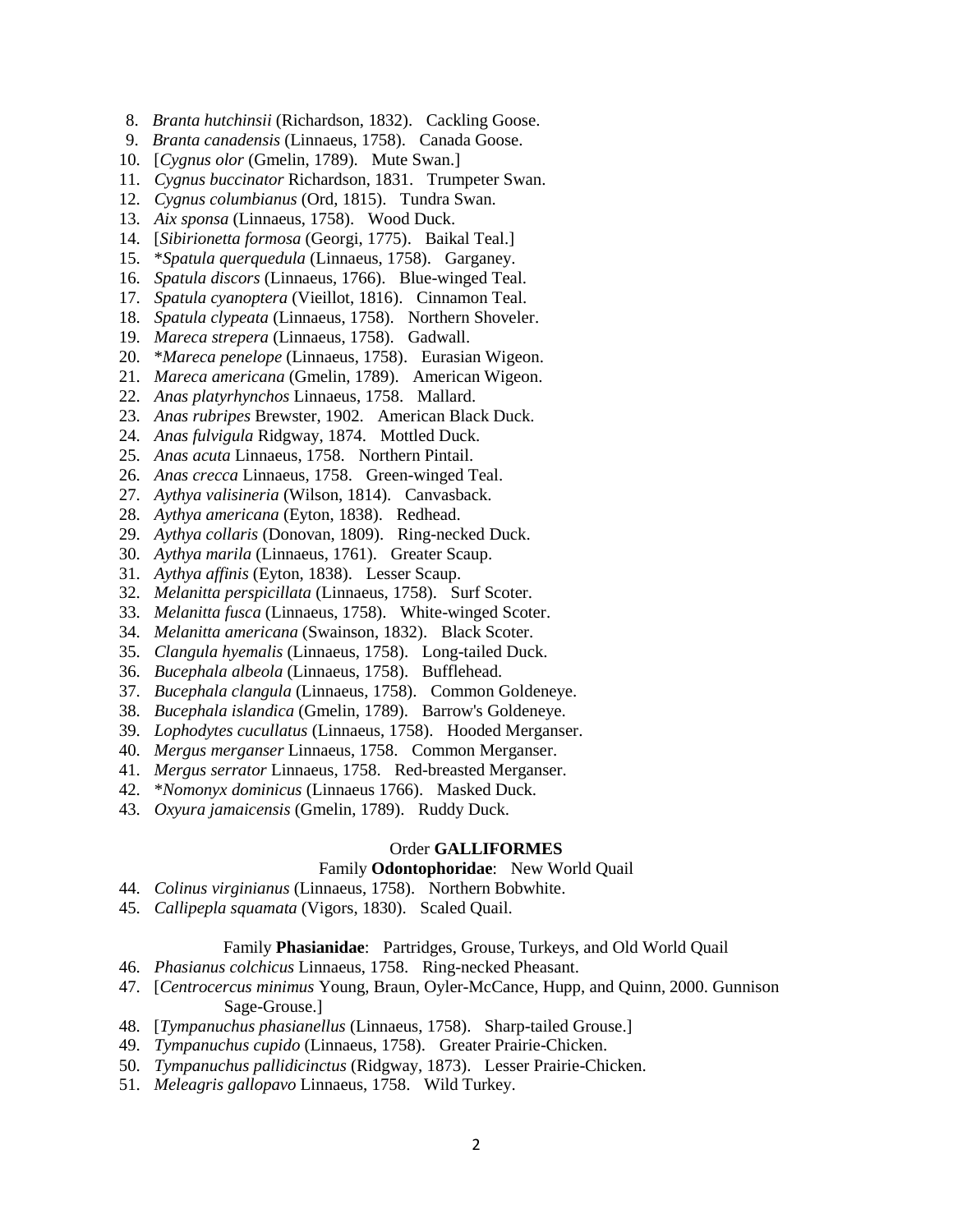## Order **PODICIPEDIFORMES**

#### Family **Podicipedidae**: Grebes

- 52. \**Tachybaptus dominicus* (Linnaeus, 1766). Least Grebe.
- 53. *Podilymbus podiceps* (Linnaeus, 1758). Pied-billed Grebe.
- 54. *Podiceps auritus* (Linnaeus, 1758). Horned Grebe.
- 55. \**Podiceps grisegena* (Boddaert, 1783). Red-necked Grebe.
- 56. *Podiceps nigricollis* Brehm, 1831. Eared Grebe.
- 57. *Aechmophorus occidentalis* (Lawrence, 1858). Western Grebe.
- 58. \**Aechmophorus clarkii* (Lawrence, 1858). Clark's Grebe.

## Order **COLUMBIFORMES**

#### Family **Columbidae**: Pigeons and Doves

- 59. *Columba livia* Gmelin, 1789. Rock Pigeon.
- 60. *Patagioenas fasciata* (Say, 1822). Band-tailed Pigeon.
- 61. *Streptopelia decaocto* (Frivaldszky, 1838). Eurasian Collared-Dove.
- 62. †*Ectopistes migratorius* (Linnaeus, 1766). Passenger Pigeon.
- 63. *Columbina inca* (Lesson, 1847). Inca Dove.
- 64. *Columbina passerina* (Linnaeus, 1758). Common Ground-Dove.
- 65. *Zenaida asiatica* (Linnaeus, 1758). White-winged Dove.
- 66. *Zenaida macroura* (Linnaeus, 1758). Mourning Dove.

### Order **CUCULIFORMES**

#### Family **Cuculidae**: Cuckoos, Roadrunners, and Anis

- 67. *Coccyzus americanus* (Linnaeus, 1758). Yellow-billed Cuckoo.
- 68. *Coccyzus erythropthalmus* (Wilson, 1811). Black-billed Cuckoo.
- 69. *Geococcyx californianus* (Lesson, 1829). Greater Roadrunner.
- 70. *Crotophaga sulcirostris* Swainson, 1827. Groove-billed Ani.

# Order **CAPRIMULGIFORMES**

# Family **Caprimulgidae**: Nightjars

- 71. *Chordeiles acutipennis* (Hermann, 1783). Lesser Nighthawk.
- 72. *Chordeiles minor* (Forster, 1771). Common Nighthawk.
- 73. *Phalaenoptilus nuttallii* (Audubon, 1844). Common Poorwill.
- 74. *Antrostomus carolinensis* (Gmelin, 1789). Chuck-will's-widow.
- 75. *Antrostomus vociferus* (Wilson, 1812). Eastern Whip-poor-will.

### Order **APODIFORMES**

### Family **Apodidae**: Swifts

- 76. *Chaetura pelagica* (Linnaeus, 1758). Chimney Swift.
- 77. [*Aeronautes saxatalis* (Woodhouse, 1853). White-throated Swift.]

## Family **Trochilidae**: Hummingbirds

- 78. \**Colibri thalassinus* (Swainson, 1827). Mexican Violetear.
- 79. [*Lampornis clemenciae* (Lesson, 1829). Blue-throated Hummingbird.]
- 80. *Archilochus colubris* (Linnaeus, 1758). Ruby-throated Hummingbird.
- 81. *Archilochus alexandri* (Bourcier and Mulsant, 1846). Black-chinned Hummingbird.
- 82. *Calypte anna* (Lesson, 1829). Anna's Hummingbird.
- 83. \**Selasphorus platycercus* (Swainson, 1827). Broad-tailed Hummingbird.
- 84. *Selasphorus rufus* (Gmelin, 1788). Rufous Hummingbird.
- 85. \**Selasphorus calliope* (Gould, 1847). Calliope Hummingbird.
- 86. *\*Cynanthus latirostris* Swainson, 1827. Broad-billed Hummingbird.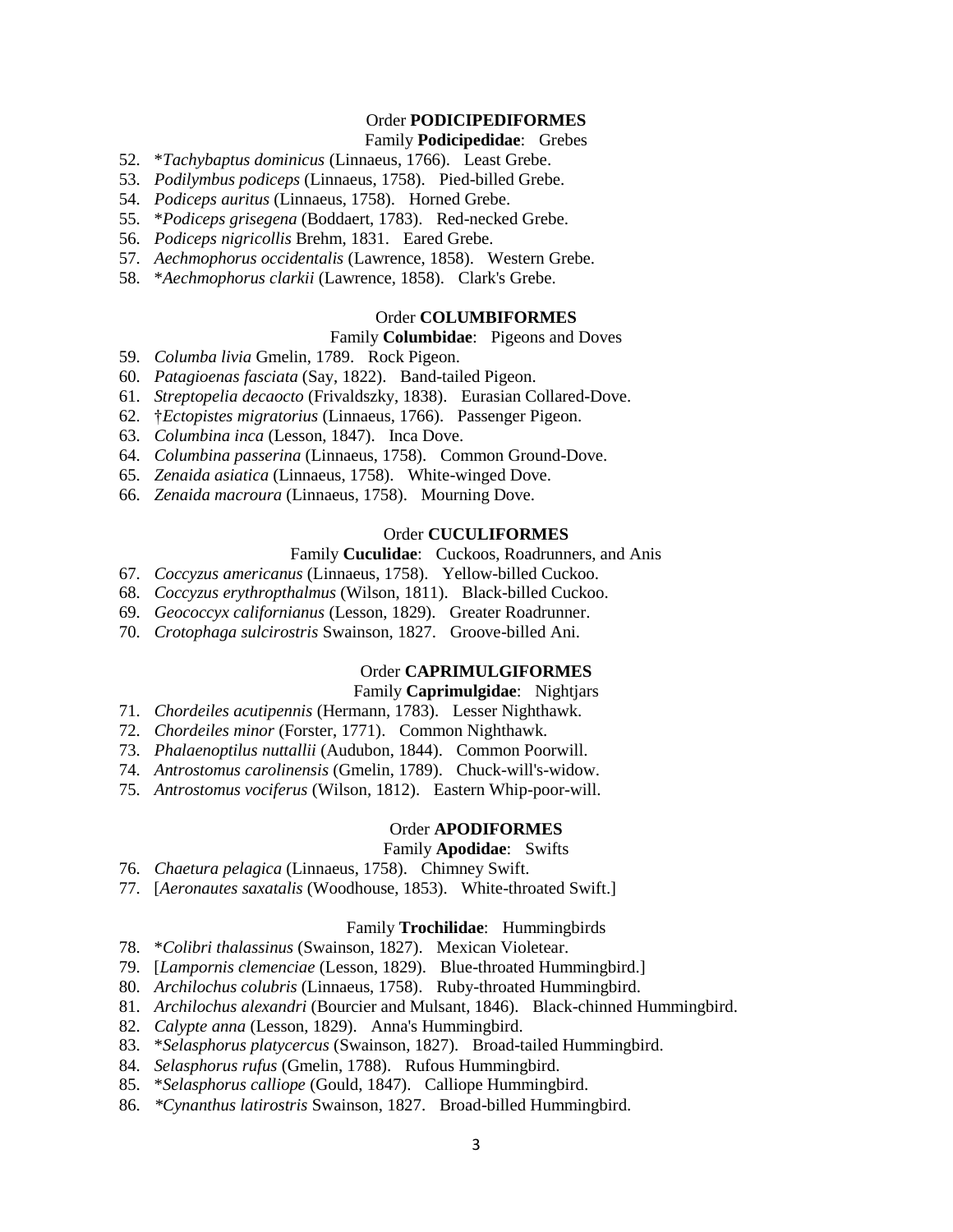### Order **GRUIFORMES**

## Family **Rallidae**: Rails, Gallinules, and Coots

- 87. *Coturnicops noveboracensis* (Gmelin, 1789). Yellow Rail.
- 88. *Laterallus jamaicensis* (Gmelin, 1789). Black Rail.
- 89. *Rallus elegans* Audubon, 1834. King Rail.
- 90. *Rallus limicola* Vieillot, 1819. Virginia Rail.
- 91. *Porzana carolina* (Linnaeus, 1758). Sora.
- 92. *Porphyrio martinicus* (Linnaeus, 1766). Purple Gallinule.
- 93. *Gallinula galeata* (Lichtenstein, 1818). Common Gallinule.
- 94. *Fulica americana* Gmelin, 1789. American Coot.

### Family **Gruidae**: Cranes

- 95. *Antigone canadensis* (Linnaeus, 1758). Sandhill Crane.
- 96. \**Grus grus* (Linnaeus, 1758). Common Crane.
- 97. *Grus americana* (Linnaeus, 1758). Whooping Crane.

#### Order **CHARADRIIFORMES**

### Family **Recurvirostridae**: Stilts and Avocets

- 98. *Himantopus mexicanus* (Müller, 1776). Black-necked Stilt.
- 99. *Recurvirostra americana* Gmelin, 1789. American Avocet.

#### Family **Charadriidae**: Lapwings and Plovers

- 100. *Pluvialis squatarola* (Linnaeus, 1758). Black-bellied Plover.
- 101. *Pluvialis dominica* (Müller, 1776). American Golden-Plover.
- 102. *Charadrius nivosus* (Cassin, 1858). Snowy Plover.
- 103. \**Charadrius wilsonia* Ord, 1814. Wilson's Plover.
- 104. *Charadrius semipalmatus* Bonaparte, 1825. Semipalmated Plover.
- 105. *Charadrius melodus* Ord, 1824. Piping Plover.
- 106. *Charadrius vociferus* Linnaeus, 1758. Killdeer.
- 107. *Charadrius montanus* Townsend, 1837. Mountain Plover.

#### Family **Scolopacidae**: Sandpipers

- 108. *Bartramia longicauda* (Bechstein, 1812). Upland Sandpiper.
- 109. *Numenius phaeopus* (Linnaeus, 1758). Whimbrel.
- 110. †*Numenius borealis* (Forster, 1772). Eskimo Curlew.
- 111. *Numenius americanus* Bechstein, 1812. Long-billed Curlew.
- 112. *Limosa haemastica* (Linnaeus, 1758). Hudsonian Godwit.
- 113. *Limosa fedoa* (Linnaeus, 1758). Marbled Godwit.
- 114. *Arenaria interpres* (Linnaeus, 1758). Ruddy Turnstone.
- 115. *Calidris canutus* (Linnaeus, 1758). Red Knot.
- 116. \**Calidris pugnax* (Linnaeus, 1758). Ruff.
- 117. *Calidris himantopus* (Bonaparte, 1826). Stilt Sandpiper.
- 118. [*Calidris ferruginea* (Pontoppidan, 1763). Curlew Sandpiper.]
- 119. *Calidris alba* (Pallas, 1764). Sanderling.
- 120. *Calidris alpina* (Linnaeus, 1758). Dunlin.
- 121. \**Calidris maritima* (Brünnich, 1764). Purple Sandpiper.
- 122. *Calidris bairdii* (Coues, 1861). Baird's Sandpiper.
- 123. *Calidris minutilla* (Vieillot, 1819). Least Sandpiper.
- 124. *Calidris fuscicollis* (Vieillot, 1819). White-rumped Sandpiper.
- 125. *Calidris subruficollis* (Vieillot, 1819). Buff-breasted Sandpiper.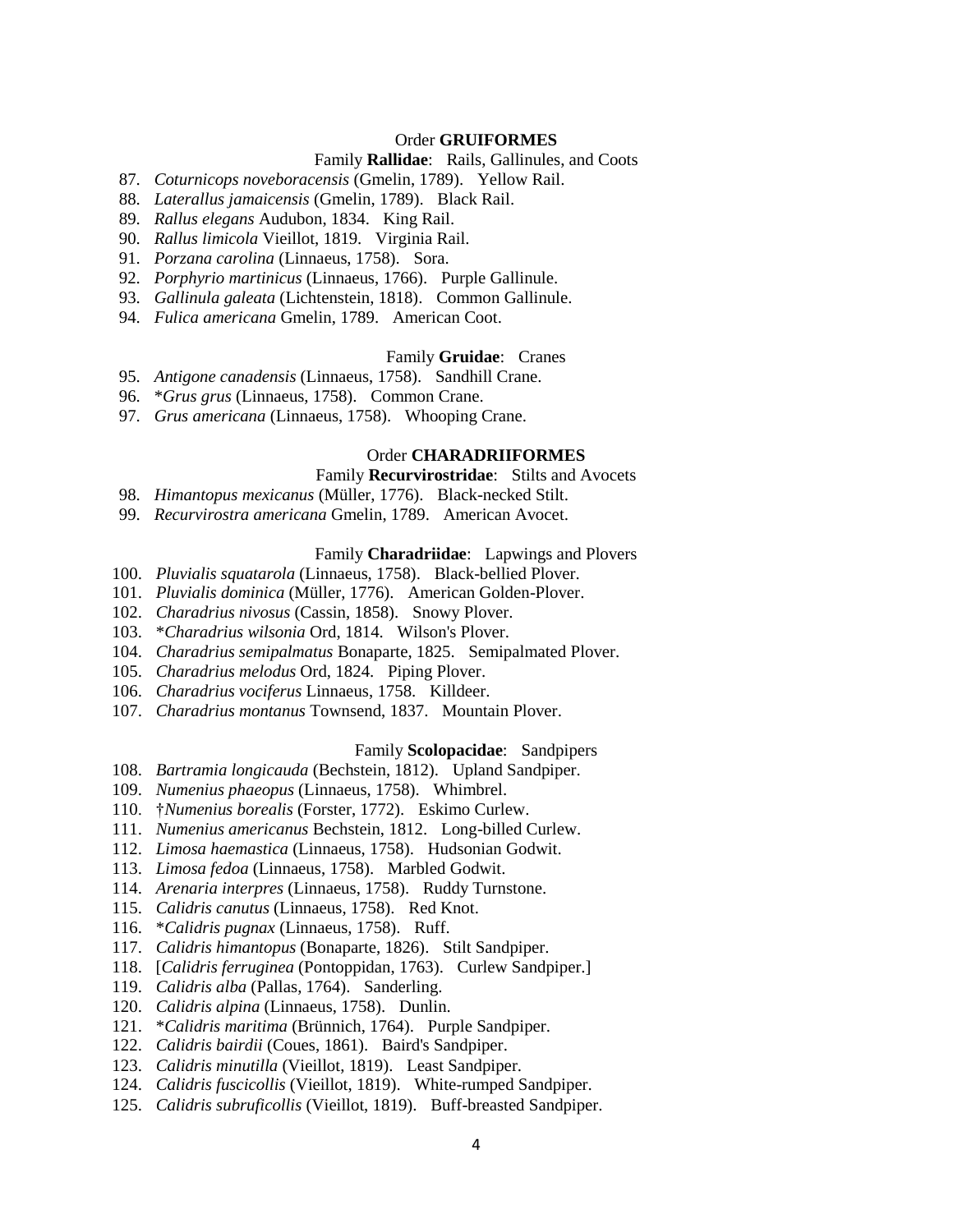- 126. *Calidris melanotos* (Vieillot, 1819). Pectoral Sandpiper.
- 127. *Calidris pusilla* (Linnaeus, 1766). Semipalmated Sandpiper.
- 128. *Calidris mauri* (Cabanis, 1857). Western Sandpiper.
- 129. *Limnodromus griseus* (Gmelin, 1789). Short-billed Dowitcher.
- 130. *Limnodromus scolopaceus* (Say, 1822). Long-billed Dowitcher.
- 131. *Scolopax minor* Gmelin, 1789. American Woodcock.
- 132. *Gallinago delicata* Ord, 1825. Wilson's Snipe.
- 133. *Actitis macularius* (Linnaeus, 1766). Spotted Sandpiper.
- 134. *Tringa solitaria* Wilson, 1813. Solitary Sandpiper.
- 135. *Tringa flavipes* (Gmelin, 1789). Lesser Yellowlegs.
- 136. *Tringa semipalmata* (Gmelin, 1789). Willet.
- 137. *Tringa melanoleuca* (Gmelin, 1789). Greater Yellowlegs.
- 138. *Phalaropus tricolor* (Vieillot, 1819). Wilson's Phalarope.
- 139. *Phalaropus lobatus* (Linnaeus, 1758). Red-necked Phalarope.
- 140. *Phalaropus fulicarius* (Linnaeus, 1758). Red Phalarope.

## Family **Stercorariidae:** Skuas and Jaegers

- 141. \**Stercorarius maccormicki* Saunders, 1893. South Polar Skua.
- 142. *Stercorarius pomarinus* (Temminck, 1815). Pomarine Jaeger.
- 143. *Stercorarius parasiticus* (Linnaeus, 1758). Parasitic Jaeger.
- 144. *\*Stercorarius longicaudus* Vieillot, 1819. Long-tailed Jaeger.

#### Family **Laridae**: Gulls, Terns, and Skimmers

- 145. *Rissa tridactyla* (Linnaeus, 1758). Black-legged Kittiwake.
- 146. *Xema sabini* (Sabine, 1819). Sabine's Gull.
- 147. *Chroicocephalus philadelphia* (Ord, 1815). Bonaparte's Gull.
- 148. \**Chroicocephalus ridibundus* (Linnaeus, 1766). Black-headed Gull.
- 149. \**Hydrocoloeus minutus* (Pallas, 1776). Little Gull.
- 150. *Leucophaeus atricilla* (Linnaeus, 1758). Laughing Gull.
- 151. *Leucophaeus pipixcan* (Wagler, 1831). Franklin's Gull.
- 152. *Larus heermanni* Cassin, 1852. Heermann's Gull.
- 153. *\*Larus canus* Linnaeus, 1758. Mew Gull.
- 154. *Larus delawarensis* Ord, 1815. Ring-billed Gull.
- 155. *Larus californicus* Lawrence, 1854. California Gull.
- 156. *Larus argentatus* Pontoppidan, 1763. Herring Gull.
- 157. \**Larus glaucoides* Meyer, 1822. Iceland Gull.
- 158. \**Larus fuscus* Linnaeus, 1758. Lesser Black-backed Gull.
- 159. *Larus glaucescens* Naumann, 1840. Glaucous-winged Gull.
- 160. *Larus hyperboreus* Gunnerus, 1767. Glaucous Gull.
- 161. *\*Larus marinus* Linnaeus, 1758. Great Black-backed Gull.
- 162. *\*Onychoprion fuscatus* (Linnaeus, 1766). Sooty Tern.
- 163. *Sternula antillarum* Lesson, 1847. Least Tern.
- 164. *Hydroprogne caspia* (Pallas, 1770). Caspian Tern.
- 165. *Chlidonias niger* (Linnaeus, 1758). Black Tern.
- 166. *Sterna hirundo* Linnaeus, 1758. Common Tern.
- 167. \**Sterna paradisaea* Pontoppidan, 1763. Arctic Tern.
- 168. *Sterna forsteri* Nuttall, 1834. Forster's Tern.
- 169. \**Thalasseus maximus* (Boddaert, 1783). Royal Tern.
- 170. *Rynchops niger* Linnaeus, 1758. Black Skimmer.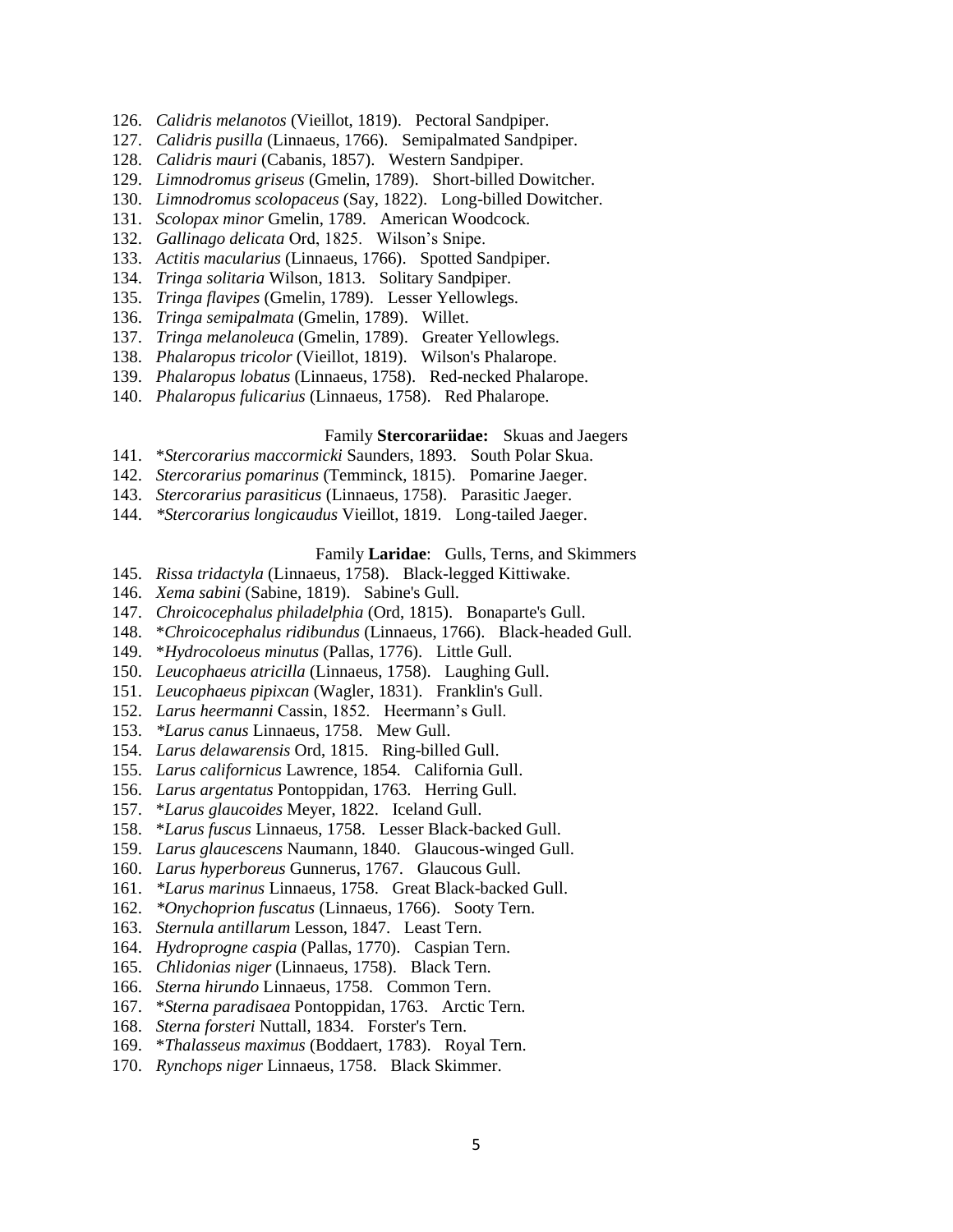## Order **GAVIIFORMES**

### Family **Gaviidae**: Loons

- 171. \**Gavia stellata* (Pontoppidan, 1763). Red-throated Loon.
- 172. \**Gavia pacifica* (Lawrence, 1858). Pacific Loon.
- 173. *Gavia immer* (Brünnich, 1764). Common Loon.
- 174. \**Gavia adamsii* (Gray, 1859). Yellow-billed Loon.

### Order **CICONIIFORMES**

### Family **Ciconiidae**: Storks

- 175. \**Jabiru mycteria* (Lichtenstein, 1819). Jabiru.
- 176. *Mycteria americana* Linnaeus, 1758. Wood Stork.

### Order **SULIFORMES**

# Family **Fregatidae**: Frigatebirds

- 177. *Fregata magnificens* Mathews, 1914. Magnificent Frigatebird.
- 178. *Fregata minor* (Gmelin, 1789). Great Frigatebird.

#### Family **Sulidae:** Boobies and Gannets

- 179. \**Sula leucogaster* (Boddaert, 1783). Brown Booby.
- 180. [*Morus bassanus* (Linnaeus, 1758). Northern Gannet.]

#### Family **Phalacrocoracidae**: Cormorants.

- 181. *Phalacrocorax brasilianus* (Gmelin, 1789). Neotropic Cormorant.
- 182. *Phalacrocorax auritus* (Lesson, 1831). Double-crested Cormorant.

#### Family **Anhingidae**: Darters

183. *Anhinga anhinga* (Linnaeus, 1766). Anhinga.

### Order **PELECANIFORMES**

# Family **Pelecanidae**: Pelicans

- 184. *Pelecanus erythrorhynchos* Gmelin, 1789. American White Pelican.
- 185. *Pelecanus occidentalis* Linnaeus, 1766. Brown Pelican.

### Family **Ardeidae**: Herons, Bitterns, and Allies

- 186. *Botaurus lentiginosus* (Rackett, 1813). American Bittern.
- 187. *Ixobrychus exilis* (Gmelin, 1789). Least Bittern.
- 188. *Ardea herodias* Linnaeus, 1758. Great Blue Heron.
- 189. *Ardea alba* Linnaeus, 1758. Great Egret.
- 190. *Egretta thula* (Molina, 1782). Snowy Egret.
- 191. *Egretta caerulea* (Linnaeus, 1758). Little Blue Heron.
- 192. *Egretta tricolor* (Müller, 1776). Tricolored Heron.
- 193. \**Egretta rufescens* (Gmelin, 1789). Reddish Egret.
- 194. *Bubulcus ibis* (Linnaeus, 1758). Cattle Egret.
- 195. *Butorides virescens* (Linnaeus, 1758). Green Heron.
- 196. *Nycticorax nycticorax* (Linnaeus, 1758). Black-crowned Night-Heron.
- 197. *Nyctanassa violacea* (Linnaeus, 1758). Yellow-crowned Night-Heron.

#### Family **Threskiornithidae**: Ibises and Spoonbills

- 198. *Eudocimus albus* (Linnaeus, 1758). White Ibis.
- 199. *Plegadis falcinellus* (Linnaeus, 1766). Glossy Ibis.
- 200. *Plegadis chihi* (Vieillot, 1817). White-faced Ibis.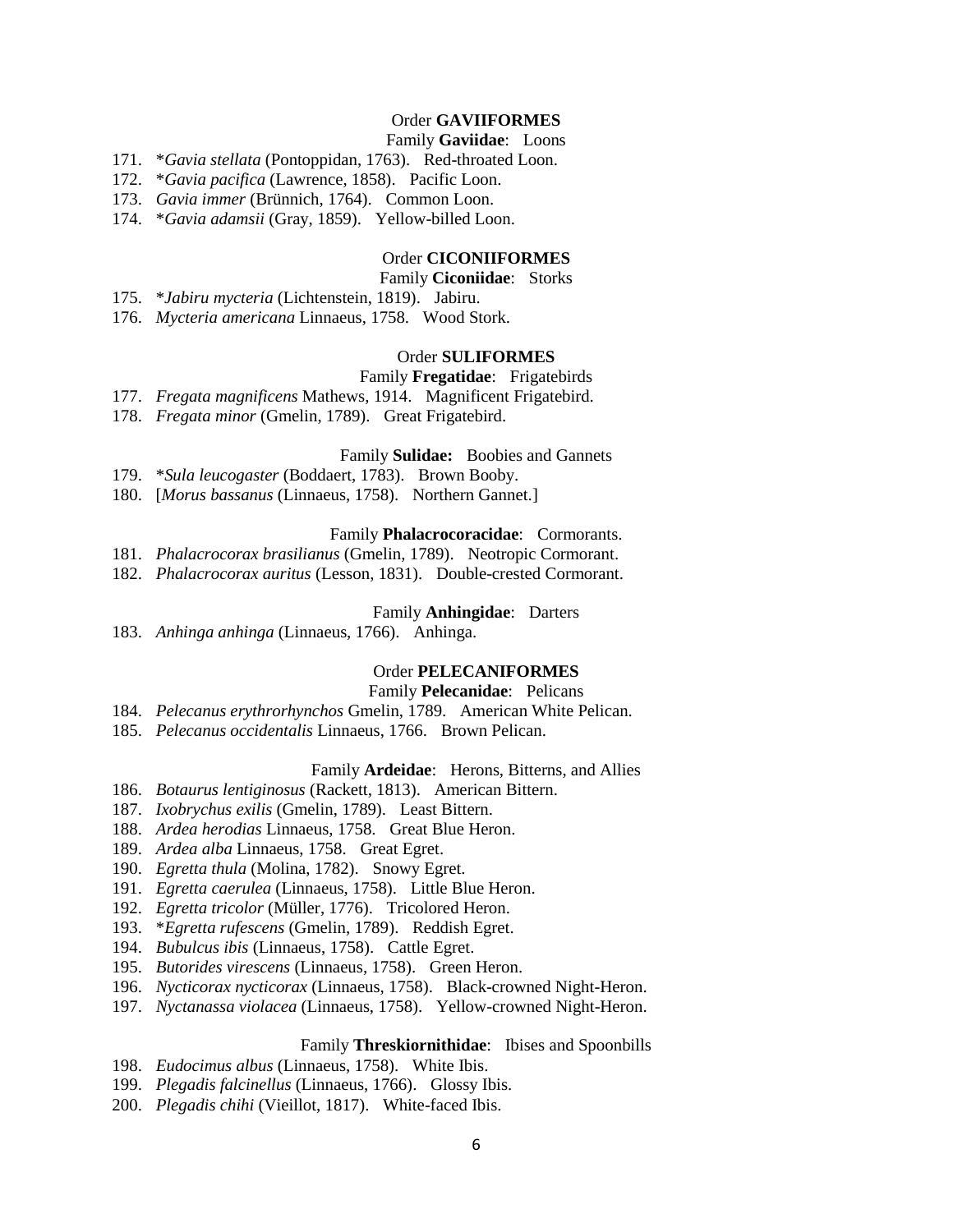201. *Platalea ajaja* Linnaeus, 1758. Roseate Spoonbill.

#### Order **CATHARTIFORMES**

### Family **Cathartidae**: New World Vultures

- 202. *Coragyps atratus* (Bechstein, 1793). Black Vulture.
- 203. *Cathartes aura* (Linnaeus, 1758). Turkey Vulture.

#### Order **ACCIPITRIFORMES**

## Family **Pandionidae**: Ospreys

204. *Pandion haliaetus* (Linnaeus, 1758). Osprey.

### Family **Accipitridae**: Hawks, Kites, Eagles, and Allies

- 205. *Elanoides forficatus* (Linnaeus, 1758). Swallow-tailed Kite.
- 206. *Elanus leucurus* (Vieillot, 1818). White-tailed Kite.
- 207. *Ictinia mississippiensis* (Wilson, 1811). Mississippi Kite.
- 208. *Haliaeetus leucocephalus* (Linnaeus, 1766). Bald Eagle.
- 209. *Circus hudsonius* (Linnaeus, 1766). Northern Harrier.
- 210. *Accipiter striatus* Vieillot, 1808. Sharp-shinned Hawk.
- 211. *Accipiter cooperii* (Bonaparte, 1828). Cooper's Hawk.
- 212. *Accipiter gentilis* (Linnaeus, 1758). Northern Goshawk.
- 213. *Parabuteo unicinctus* (Temminck, 1824). Harris's Hawk.
- 214. [*Buteo plagiatus* (Schlegel, 1862). Gray Hawk.]
- 215. *Buteo lineatus* (Gmelin, 1788). Red-shouldered Hawk.
- 216. *Buteo platypterus* (Vieillot, 1823). Broad-winged Hawk.
- 217. *Buteo swainsoni* Bonaparte, 1838. Swainson's Hawk.
- 218. *Buteo jamaicensis* (Gmelin, 1788). Red-tailed Hawk.
- 219. *Buteo lagopus* (Pontoppidan, 1763). Rough-legged Hawk.
- 220. *Buteo regalis* (Gray, 1844). Ferruginous Hawk.
- 221. *Aquila chrysaetos* (Linnaeus, 1758). Golden Eagle.

#### Order **STRIGIFORMES**

#### Family **Tytonidae**: Barn Owls

222. *Tyto alba* (Scopoli, 1769). Barn Owl.

### Family **Strigidae**: Typical Owls

- 223. *Megascops kennicottii* (Elliot, 1867). Western Screech-Owl.
- 224. *Megascops asio* (Linnaeus, 1758). Eastern Screech-Owl.
- 225. *Bubo virginianus* (Gmelin, 1788). Great Horned Owl.
- 226. *Bubo scandiacus* (Linnaeus, 1758). Snowy Owl.
- 227. *Athene cunicularia* (Molina, 1782). Burrowing Owl.
- 228. *Strix varia Barton*, 1799. Barred Owl.
- 229. *Asio otus* (Linnaeus, 1758). Long-eared Owl.
- 230. *Asio flammeus* (Pontoppidan, 1763). Short-eared Owl.
- 231. *Aegolius acadicus* (Gmelin, 1788). Northern Saw-whet Owl.

#### Order **CORACIIFORMES**

# Family **Alcedinidae**: Kingfishers

- 232. \**Megaceryle torquata* (Linnaeus, 1766). Ringed Kingfisher
- 233. *Megaceryle alcyon* (Linnaeus, 1758). Belted Kingfisher.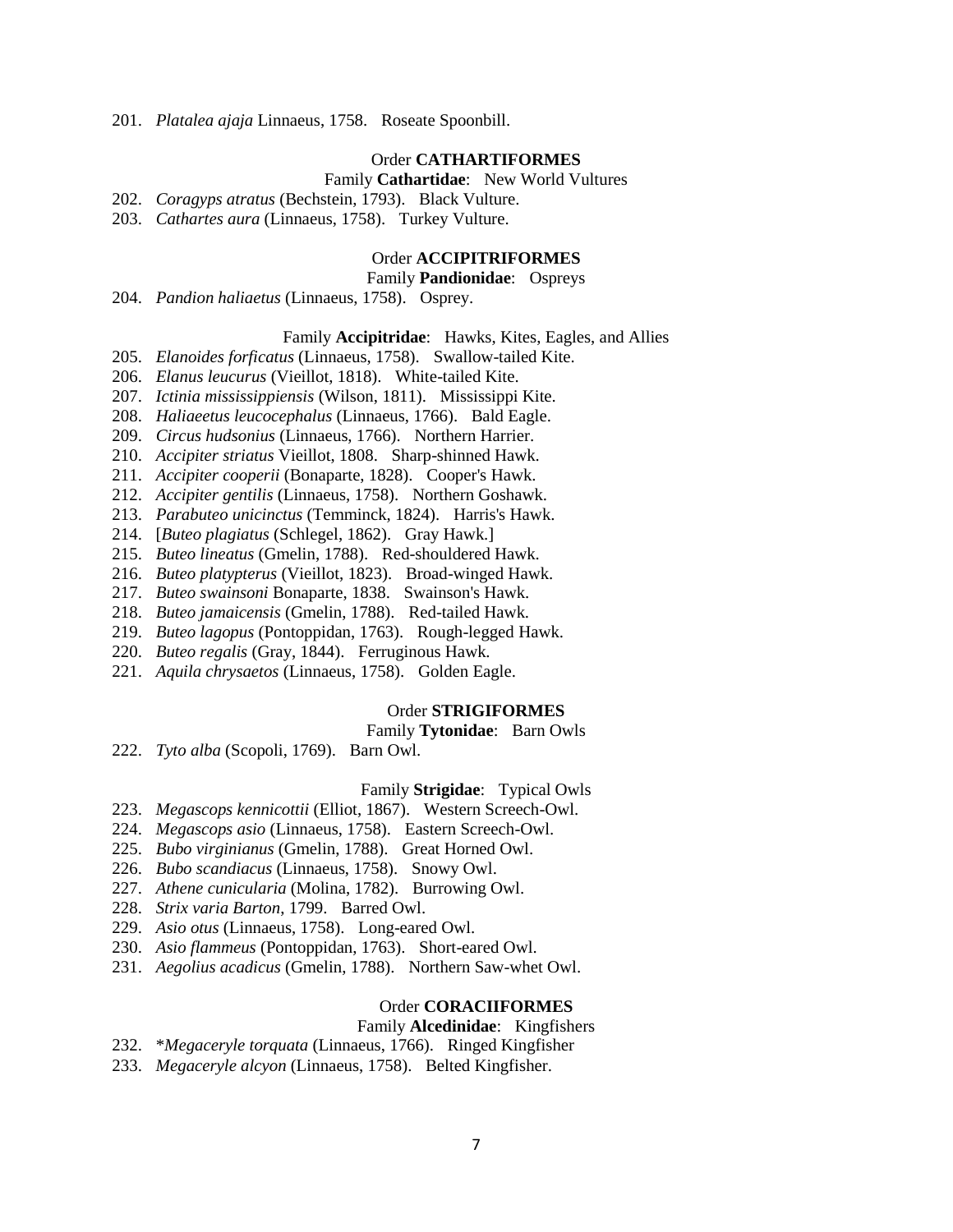### Order **PICIFORMES**

#### Family **Picidae**: Woodpeckers and Allies

- 234. *Melanerpes lewis* (Gray, 1849). Lewis's Woodpecker.
- 235. *Melanerpes erythrocephalus* (Linnaeus, 1758). Red-headed Woodpecker.
- 236. *Melanerpes formicivorus* (Swainson, 1827). Acorn Woodpecker.
- 237. *Melanerpes aurifrons* (Wagler, 1829). Golden-fronted Woodpecker.
- 238. *Melanerpes carolinus* (Linnaeus, 1758). Red-bellied Woodpecker.
- 239. *Sphyrapicus thyroideus* (Cassin, 1852). Williamson's Sapsucker.
- 240. *Sphyrapicus varius* (Linnaeus, 1766). Yellow-bellied Sapsucker.
- 241. *Sphyrapicus nuchalis* Baird, 1858. Red-naped Sapsucker.
- 242. *Picoides scalaris* (Wagler, 1829). Ladder-backed Woodpecker.
- 243. *Picoides pubescens* (Linnaeus, 1766). Downy Woodpecker.
- 244. *Picoides villosus* (Linnaeus, 1766). Hairy Woodpecker.
- 245. *Picoides borealis* (Vieillot, 1809). Red-cockaded Woodpecker.
- 246. *Colaptes auratus* (Linnaeus, 1758). Northern Flicker.
- 247. *Dryocopus pileatus* (Linnaeus, 1758). Pileated Woodpecker.
- 248. †*Campephilus principalis* (Linnaeus, 1758). Ivory-billed Woodpecker.

#### Order **FALCONIFORMES**

#### Family **Falconidae**: Caracaras and Falcons

- 249. \**Caracara cheriway* (Jacquin, 1784). Crested Caracara.
- 250. *Falco sparverius* Linnaeus, 1758. American Kestrel.
- 251. *Falco columbarius* Linnaeus, 1758. Merlin.
- 252. *Falco rusticolus* Linnaeus, 1758. Gyrfalcon.
- 253. *Falco peregrinus* Tunstall, 1771. Peregrine Falcon.
- 254. *Falco mexicanus* Schlegel, 1851. Prairie Falcon.

#### Order **PSITTACIFORMES**

#### Family **Psittacidae**: African and New World Parrots

- 255. [*Myiopsitta monachus* (Boddaert, 1783). Monk Parakeet.]
- 256. †*Conuropsis carolinensis* (Linnaeus, 1758). Carolina Parakeet.

#### Order **PASSERIFORMES**

### Family **Tyrannidae**: Tyrant Flycatchers

- 257. *Contopus cooperi* (Nuttall, 1831). Olive-sided Flycatcher.
- 258. *Contopus sordidulus* Sclater, 1859. Western Wood-Pewee.
- 259. *Contopus virens* (Linnaeus, 1766). Eastern Wood-Pewee.
- 260. *Empidonax flaviventris* (Baird and Baird, 1843). Yellow-bellied Flycatcher.
- 261. *Empidonax virescens* (Vieillot, 1818). Acadian Flycatcher.
- 262. *Empidonax alnorum* Brewster, 1895. Alder Flycatcher.
- 263. *Empidonax traillii* (Audubon, 1828). Willow Flycatcher.
- 264. *Empidonax minimus* (Baird and Baird, 1843). Least Flycatcher.
- 265. *Empidonax hammondii* (Xántus de Vesey, 1858). Hammond's Flycatcher.
- 266. \**Empidonax wrightii* Baird, 1858. Gray Flycatcher.
- 267. *Empidonax oberholseri* Phillips, 1939. Dusky Flycatcher.
- 268. *Empidonax occidentalis* (Nelson, 1897). Cordilleran Flycatcher.
- 269. \**Sayornis nigricans* (Swainson, 1827). Black Phoebe.
- 270. *Sayornis phoebe* (Latham, 1790). Eastern Phoebe.
- 271. *Sayornis saya* (Bonaparte, 1825). Say's Phoebe.
- 272. *Pyrocephalus rubinus* (Boddaert, 1783). Vermilion Flycatcher.
- 273. [*Myiarchus tuberculifer* (d'Orbigny and Lafresnaye, 1837). Dusky-capped Flycatcher.]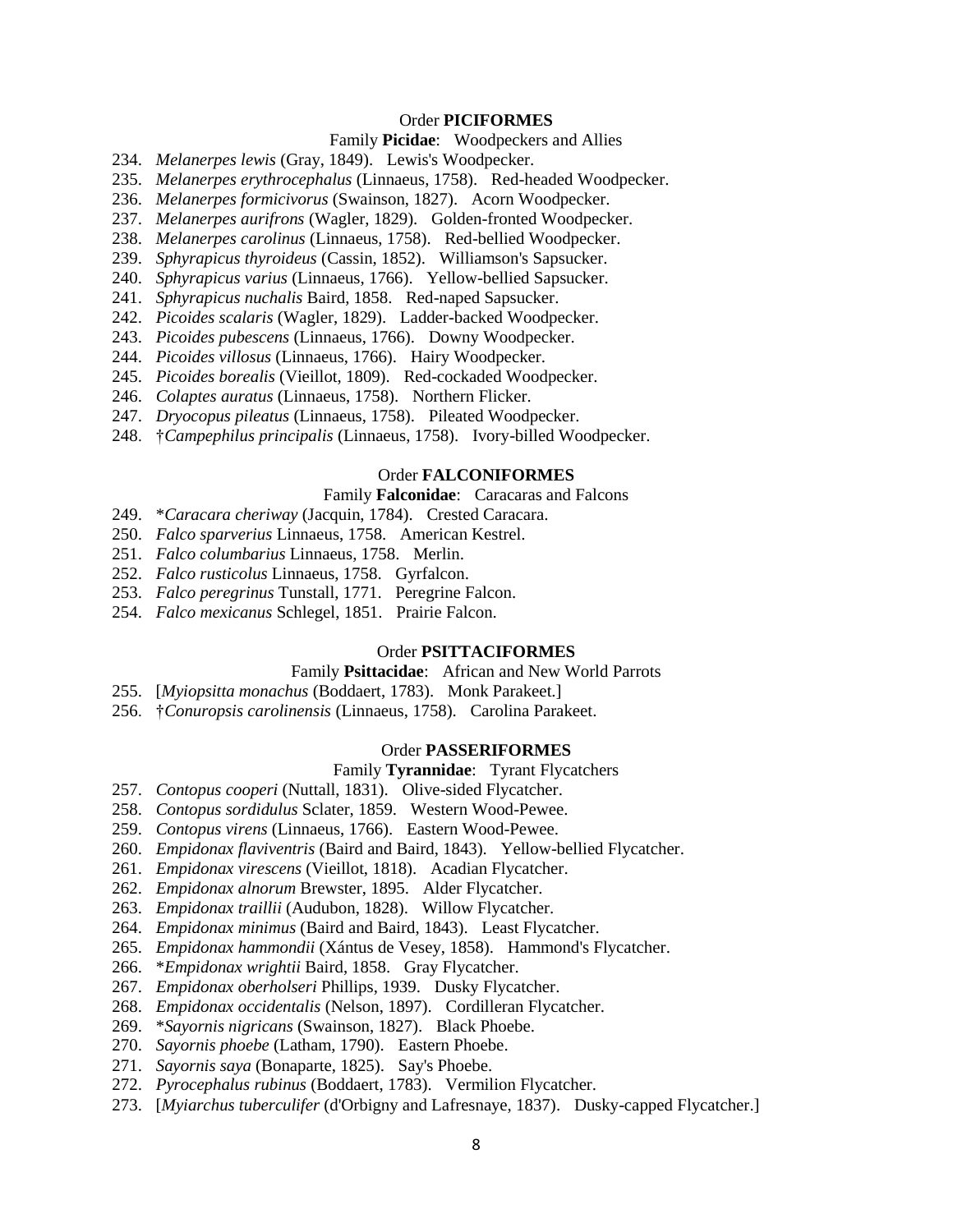- 274. *Myiarchus cinerascens* (Lawrence, 1851). Ash-throated Flycatcher.
- 275. *Myiarchus crinitus* (Linnaeus, 1758). Great Crested Flycatcher.
- 276. \**Pitangus sulphuratus* (Linnaeus, 1766). Great Kiskadee.
- 277. *Tyrannus vociferans* Swainson, 1826. Cassin's Kingbird.
- 278. *Tyrannus verticalis* Say, 1822. Western Kingbird.
- 279. *Tyrannus tyrannus* (Linnaeus, 1758). Eastern Kingbird.
- 280. *Tyrannus forficatus* (Gmelin, 1789). Scissor-tailed Flycatcher.

#### Family **Laniidae**: Shrikes

- 281. *Lanius ludovicianus* Linnaeus, 1766. Loggerhead Shrike.
- 282. *Lanius borealis* Linnaeus, 1758. Northern Shrike.

### Family **Vireonidae**: Vireos

- 283. *Vireo atricapilla* Woodhouse, 1852. Black-capped Vireo.
- 284. *Vireo griseus* (Boddaert, 1783). White-eyed Vireo.
- 285. *Vireo bellii* Audubon, 1844. Bell's Vireo.
- 286. *Vireo vicinior* Coues, 1866. Gray Vireo.
- 287. *Vireo flavifrons* Vieillot, 1808. Yellow-throated Vireo.
- 288. *Vireo cassinii* Xantus de Vasey, 1858. Cassin's Vireo.
- 289. *Vireo solitarius* (Wilson, 1810). Blue-headed Vireo.
- 290. *Vireo plumbeus* Coues, 1866. Plumbeous Vireo.
- 291. *Vireo philadelphicus* (Cassin, 1851). Philadelphia Vireo.
- 292. *Vireo gilvus* (Vieillot, 1808). Warbling Vireo.
- 293. *Vireo olivaceus* (Linnaeus, 1766). Red-eyed Vireo.

#### Family **Corvidae**: Crows and Jays

- 294. [*Perisoreus canadensis* (Linnaeus, 1766). Gray Jay.]
- 295. *Gymnorhinus cyanocephalus* Wied, 1841. Pinyon Jay.
- 296. *Cyanocitta stelleri* (Gmelin, 1788). Steller's Jay.
- 297. *Cyanocitta cristata* (Linnaeus, 1758). Blue Jay.
- 298. *Aphelocoma woodhouseii* (Baird, 1858). Woodhouse's Scrub-Jay.
- 299. *Nucifraga columbiana* (Wilson, 1811). Clark's Nutcracker.
- 300. *Pica hudsonia* (Sabine, 1823). Black-billed Magpie.
- 301. *Corvus brachyrhynchos* Brehm, 1822. American Crow.
- 302. *Corvus ossifragus* Wilson, 1812. Fish Crow.
- 303. *Corvus cryptoleucus* Couch, 1854. Chihuahuan Raven.
- 304. *Corvus corax* Linnaeus, 1758. Common Raven.

### Family **Alaudidae**: Larks

305. *Eremophila alpestris* (Linnaeus, 1758). Horned Lark.

#### Family **Hirundinidae**: Swallows

- 306. *Progne subis* (Linnaeus, 1758). Purple Martin.
- 307. *Tachycineta bicolor* (Vieillot, 1808). Tree Swallow.
- 308. [*Tachycineta thalassina* (Swainson, 1827). Violet-green Swallow.]
- 309. *Stelgidopteryx serripennis* (Audubon, 1838). Northern Rough-winged Swallow.
- 310. *Riparia riparia* (Linnaeus, 1758). Bank Swallow.
- 311. *Petrochelidon pyrrhonota* (Vieillot, 1817). Cliff Swallow.
- 312. *Petrochelidon fulva* (Vieillot, 1808). Cave Swallow.
- 313. *Hirundo rustica* Linnaeus, 1758. Barn Swallow.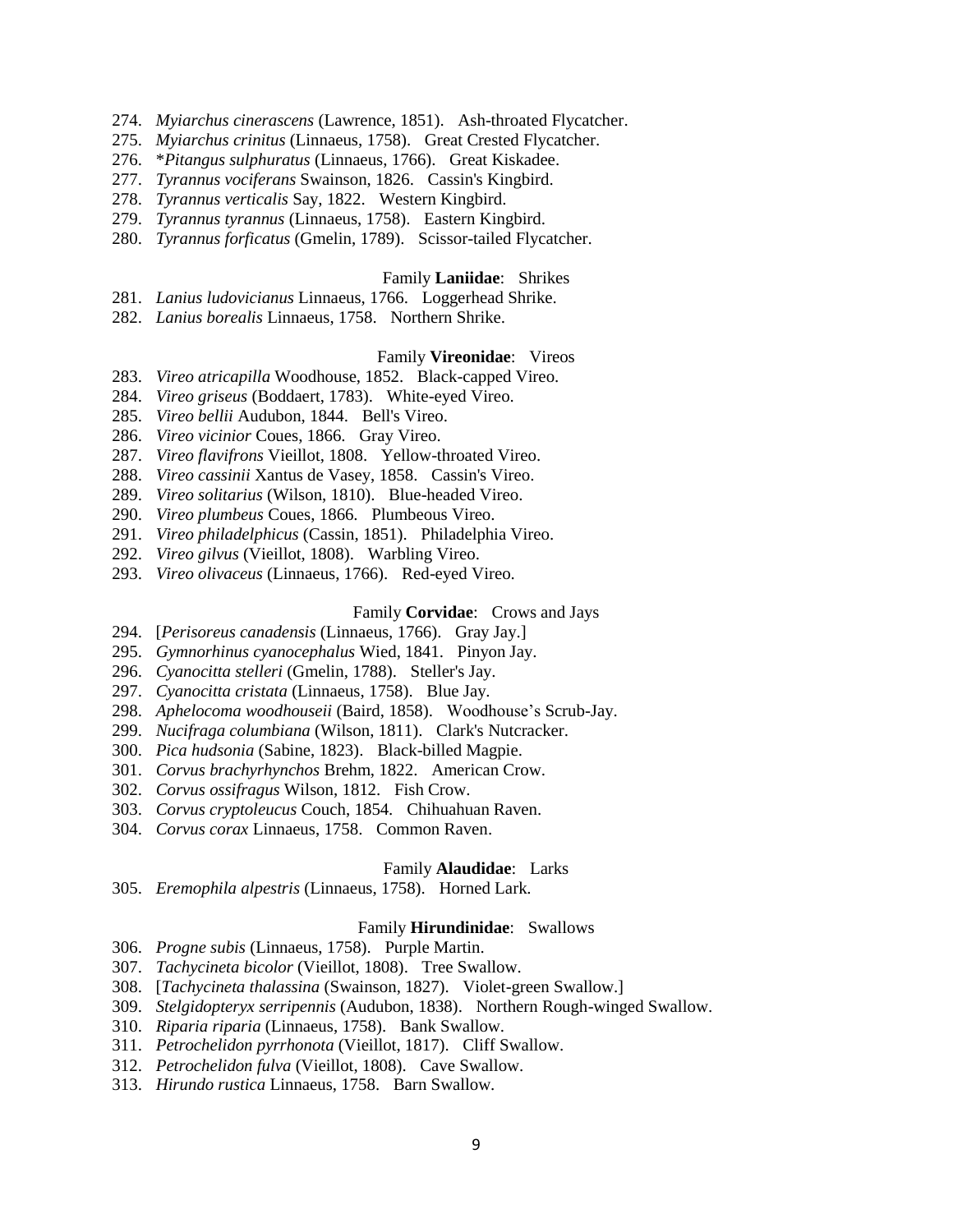## Family **Paridae**: Chickadees and Titmice

- 314. *Poecile carolinensis* (Audubon, 1834). Carolina Chickadee.
- 315. *Poecile atricapillus* (Linnaeus, 1766). Black-capped Chickadee.
- 316. *Poecile gambeli* (Ridgeway, 1886). Mountain Chickadee.
- 317. *Baeolophus ridgwayi* (Richmond, 1902). Juniper Titmouse.
- 318. *Baeolophus bicolor* (Linnaeus, 1766). Tufted Titmouse.
- 319. *Baeolophus atricristatus* (Cassin, 1850). Black-crested Titmouse.

## Family **Remizidae**: Penduline Tits and Verdin

320. *Auriparus flaviceps* (Sundevall, 1850). Verdin.

#### Family **Aegithalidae**: Long-tailed Tits and Bushtits

321. *Psaltriparus minimus* (Townsend, 1837). Bushtit.

#### Family **Sittidae**: Nuthatches

- 322. *Sitta canadensis* Linnaeus, 1766. Red-breasted Nuthatch.
- 323. *Sitta carolinensis* Latham, 1790. White-breasted Nuthatch.
- 324. *Sitta pygmaea* Vigors, 1839. Pygmy Nuthatch.
- 325. *Sitta pusilla* Latham, 1790. Brown-headed Nuthatch.

### Family **Certhiidae**: Creepers

326. *Certhia americana* Bonaparte, 1838. Brown Creeper.

#### Family **Troglodytidae**: Wrens

- 327. *Salpinctes obsoletus* (Say, 1822). Rock Wren.
- 328. *Catherpes mexicanus* (Swainson, 1829). Canyon Wren.
- 329. *Troglodytes aedon* Vieillot, 1809. House Wren.
- 330. *Troglodytes hiemalis* Vieillot, 1819. Winter Wren.
- 331. *Cistothorus platensis* (Latham, 1790). Sedge Wren.
- 332. *Cistothorus palustris* (Wilson, 1810). Marsh Wren.
- 333. *Thryothorus ludovicianus* (Latham, 1790). Carolina Wren.
- 334. *Thryomanes bewickii* (Audubon, 1827). Bewick's Wren.

# Family **Polioptilidae**: Gnatcatchers and Gnatwrens

335. *Polioptila caerulea* (Linnaeus, 1766). Blue-gray Gnatcatcher.

### Family **Regulidae**: Kinglets

- 336. *Regulus satrapa* Lichtenstein, 1823. Golden-crowned Kinglet.
- 337. *Regulus calendula* (Linnaeus, 1766). Ruby-crowned Kinglet.

### Family **Turdidae**: Thrushes

- 338. *Sialia sialis* (Linnaeus, 1758). Eastern Bluebird.
- 339. *Sialia mexicana* Swainson, 1832. Western Bluebird.
- 340. *Sialia currucoides* (Bechstein, 1798). Mountain Bluebird.
- 341. *Myadestes townsendi* (Audubon, 1838). Townsend's Solitaire.
- 342. *Catharus fuscescens* (Stephens, 1817). Veery.
- 343. *Catharus minimus* (Lafresnaye, 1848). Gray-cheeked Thrush.
- 344. *Catharus ustulatus* (Nuttall, 1840). Swainson's Thrush.
- 345. *Catharus guttatus* (Pallas, 1811). Hermit Thrush.
- 346. *Hylocichla mustelina* (Gmelin, 1789). Wood Thrush.
- 347. *Turdus migratorius* Linnaeus, 1766. American Robin.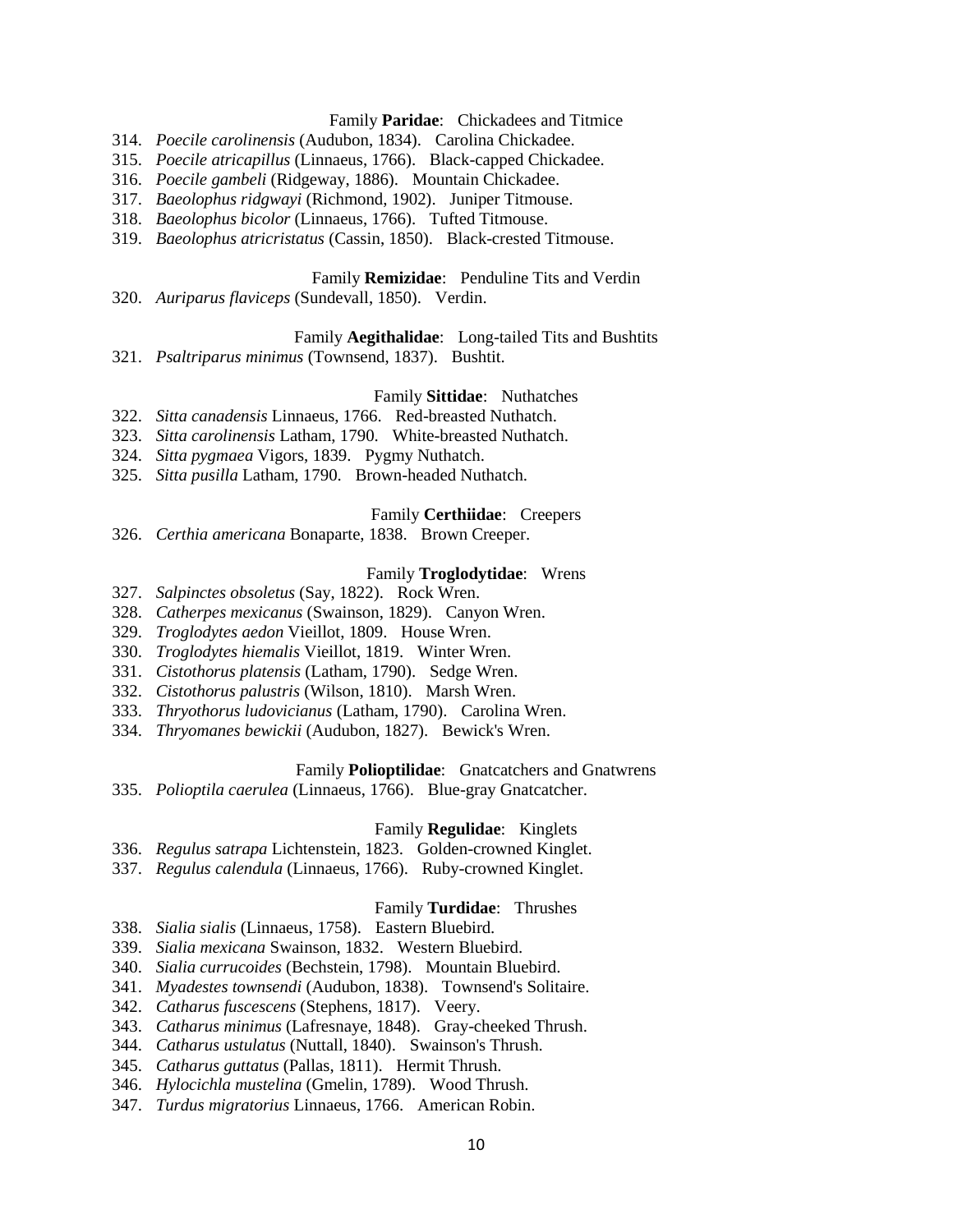348. \**Ixoreus naevius* (Gmelin, 1789). Varied Thrush.

### Family **Mimidae**: Mockingbirds and Thrashers

- 349. *Dumetella carolinensis* (Linnaeus, 1766). Gray Catbird.
- 350. *Toxostoma curvirostre* (Swainson, 1827). Curve-billed Thrasher.
- 351. *Toxostoma rufum* (Linnaeus, 1758). Brown Thrasher.
- 352. *Oreoscoptes montanus* (Townsend, 1837). Sage Thrasher.
- 353. *Mimus polyglottos* (Linnaeus, 1758). Northern Mockingbird.

### Family **Sturnidae**: Starlings

354. *Sturnus vulgaris* Linnaeus, 1758. European Starling.

### Family **Bombycillidae**: Waxwings

- 355. *Bombycilla garrulus* (Linnaeus, 1758). Bohemian Waxwing.
- 356. *Bombycilla cedrorum* Vieillot, 1808. Cedar Waxwing.

# Family **Ptiliogonatidae**: Silky-Flycatchers

357. [*Phainopepla nitens* (Swainson, 1838). Phainopepla.]

### Family **Passeridae**: Old World Sparrows

358. *Passer domesticus* (Linnaeus, 1758). House Sparrow.

#### Family **Motacillidae**: Wagtails and Pipits

- 359. *Anthus rubescens* (Tunstall, 1771). American Pipit.
- 360. *Anthus spragueii* (Audubon, 1844). Sprague's Pipit.

## Family **Fringillidae**: Fringilline and Cardueline Finches and Allies

- 361. *Coccothraustes vespertinus* (Cooper, 1825). Evening Grosbeak.
- 362. \**Pinicola enucleator* (Linnaeus, 1758). Pine Grosbeak.
- 363. *Haemorhous mexicanus* (Müller, 1776). House Finch.
- 364. *Haemorhous purpureus* (Gmelin, 1789). Purple Finch.
- 365. *Haemorhous cassinii* (Baird, 1854). Cassin's Finch.
- 366. *Acanthis flammea* (Linnaeus, 1758). Common Redpoll.
- 367. *Loxia curvirostra* Linnaeus, 1758. Red Crossbill.
- 368. *Loxia leucoptera* Gmelin, 1789. White-winged Crossbill.
- 369. *Spinus pinus* (Wilson, 1810). Pine Siskin.
- 370. *Spinus psaltria* (Say, 1822). Lesser Goldfinch.
- 371. *Spinus tristis* (Linnaeus, 1758). American Goldfinch.

### Family **Calcariidae**: Longspurs and Snow Buntings

- 372. *Calcarius lapponicus* (Linnaeus, 1758). Lapland Longspur.
- 373. *Calcarius ornatus* (Townsend, 1837). Chestnut-collared Longspur.
- 374. *Calcarius pictus* (Swainson, 1832). Smith's Longspur.
- 375. *Rhynchophanes mccownii* (Lawrence, 1851). McCown's Longspur.
- 376. *Plectrophenax nivalis* (Linnaeus, 1758). Snow Bunting.

# Family **Passerellidae**: New World Sparrows

- 377. *Pipilo chlorurus* (Audubon, 1839). Green-tailed Towhee.
- 378. *Pipilo maculatus* Swainson, 1827. Spotted Towhee.
- 379. *Pipilo erythrophthalmus* (Linnaeus, 1758). Eastern Towhee.
- 380. *Aimophila ruficeps* (Cassin, 1852). Rufous-crowned Sparrow.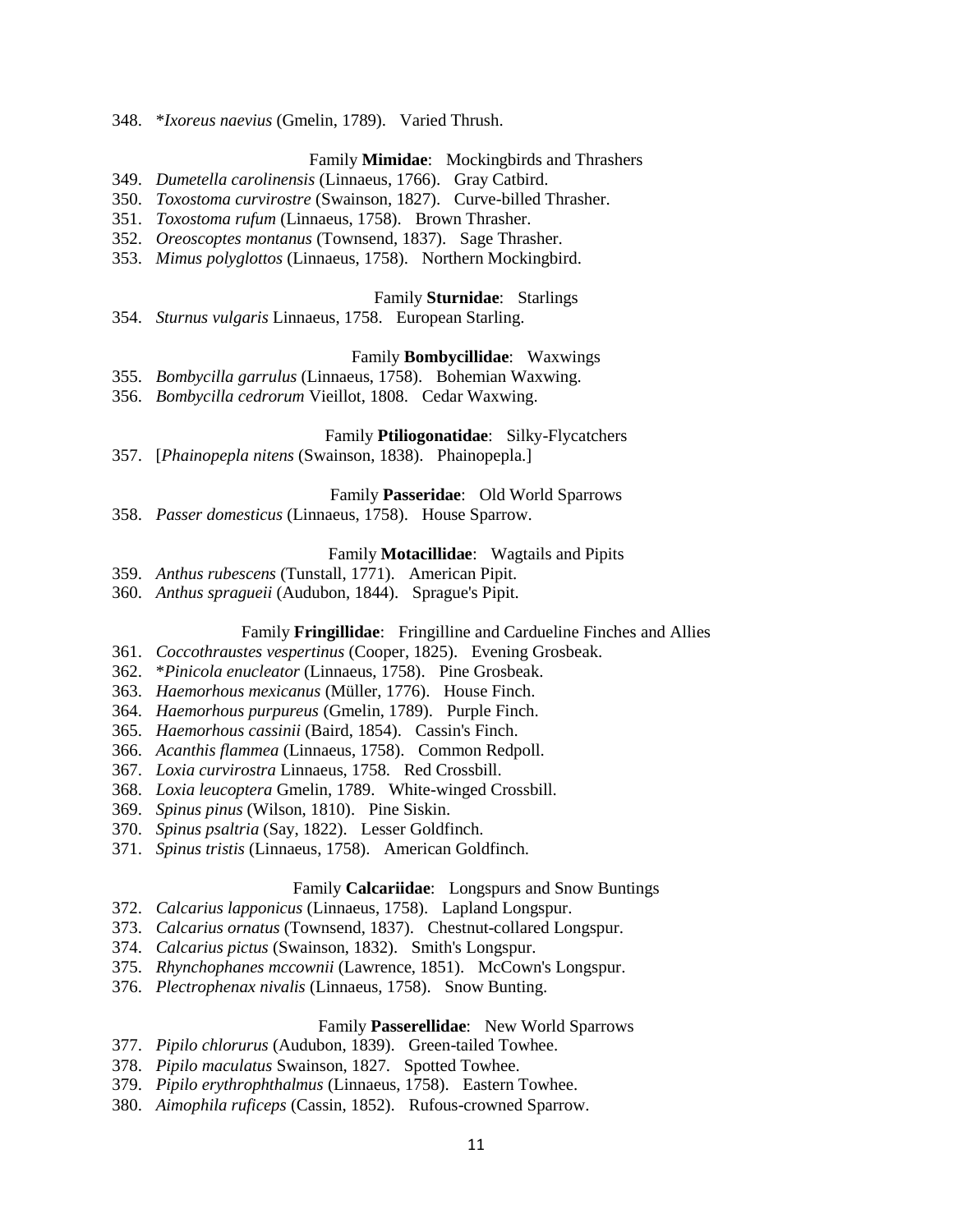- 381. *Melozone fusca* Swainson, 1827. Canyon Towhee.
- 382. *Peucaea cassinii* (Woodhouse, 1852). Cassin's Sparrow.
- 383. *Peucaea aestivalis* (Lichtenstein, 1823). Bachman's Sparrow.
- 384. *Spizelloides arborea* (Wilson, 1810). American Tree Sparrow.
- 385. *Spizella passerina* (Bechstein, 1798). Chipping Sparrow.
- 386. *Spizella pallida* (Swainson, 1832). Clay-colored Sparrow.
- 387. *Spizella breweri* Cassin, 1856. Brewer's Sparrow.
- 388. *Spizella pusilla* (Wilson, 1810). Field Sparrow.
- 389. *Pooecetes gramineus* (Gmelin, 1789). Vesper Sparrow.
- 390. *Chondestes grammacus* (Say, 1822). Lark Sparrow.
- 391. *Amphispiza bilineata* (Cassin, 1850). Black-throated Sparrow.
- 392. \**Artemisiospiza nevadensis* (Ridgway, 1853). Sagebrush Sparrow.
- 393. *Calamospiza melanocorys* (Stejneger, 1885). Lark Bunting.
- 394. *Passerculus sandwichensis* (Gmelin, 1789). Savannah Sparrow.
- 395. *Ammodramus savannarum* (Gmelin, 1789). Grasshopper Sparrow.
- 396. *Ammodramus bairdii* (Audubon, 1844). Baird's Sparrow.
- 397. \**Ammodramus henslowii* (Audubon, 1829). Henslow's Sparrow.
- 398. *Ammodramus leconteii* (Audubon, 1844). LeConte's Sparrow.
- 399. *Ammodramus nelsoni* (Allen, 1875). Nelson's Sparrow.
- 400. *Passerella iliaca* (Merrem, 1786). Fox Sparrow.
- 401. *Melospiza melodia* (Wilson, 1810). Song Sparrow.
- 402. *Melospiza lincolnii* (Audubon, 1834). Lincoln's Sparrow.
- 403. *Melospiza georgiana* (Latham, 1790). Swamp Sparrow.
- 404. *Zonotrichia albicollis* (Gmelin, 1789). White-throated Sparrow.
- 405. *Zonotrichia querula* (Nuttall, 1840). Harris's Sparrow
- 406. *Zonotrichia leucophrys* (Forster, 1772). White-crowned Sparrow.
- 407. \**Zonotrichia atricapilla* (Gmelin, 1789). Golden-crowned Sparrow.
- 408. *Junco hyemalis* (Linnaeus, 1758). Dark-eyed Junco.

# Family **Icteriidae**: Yellow-breasted Chats

409. *Icteria virens* (Linnaeus, 1758). Yellow-breasted Chat.

#### Family **Icteridae**: Blackbirds

- 410. *Xanthocephalus xanthocephalus* (Bonaparte, 1826). Yellow-headed Blackbird.
- 411. *Dolichonyx oryzivorus* (Linnaeus, 1758). Bobolink.
- 412. *Sturnella magna* (Linnaeus, 1758). Eastern Meadowlark.
- 413. *Sturnella neglecta* Audubon, 1844. Western Meadowlark.
- 414. *Icterus spurius* (Linnaeus, 1766). Orchard Oriole.
- 415. *Icterus bullockii* (Swainson, 1827). Bullock's Oriole.
- 416. *Icterus galbula* (Linnaeus, 1758). Baltimore Oriole.
- 417. *Icterus parisorum* Bonaparte, 1838. Scott's Oriole.
- 418. *Agelaius phoeniceus* (Linnaeus, 1766). Red-winged Blackbird.
- 419. *Molothrus bonariensis* (Gmelin, 1789). Shiny Cowbird.
- 420. *Molothrus aeneus* (Wagler, 1829). Bronzed Cowbird.
- 421. *Molothrus ater* (Boddaert, 1783). Brown-headed Cowbird.
- 422. *Euphagus carolinus* (Müller, 1776). Rusty Blackbird.
- 423. *Euphagus cyanocephalus* (Wagler, 1829). Brewer's Blackbird.
- 424. *Quiscalus quiscula* (Linnaeus, 1758). Common Grackle.
- 425. *Quiscalus mexicanus* (Gmelin, 1788). Great-tailed Grackle.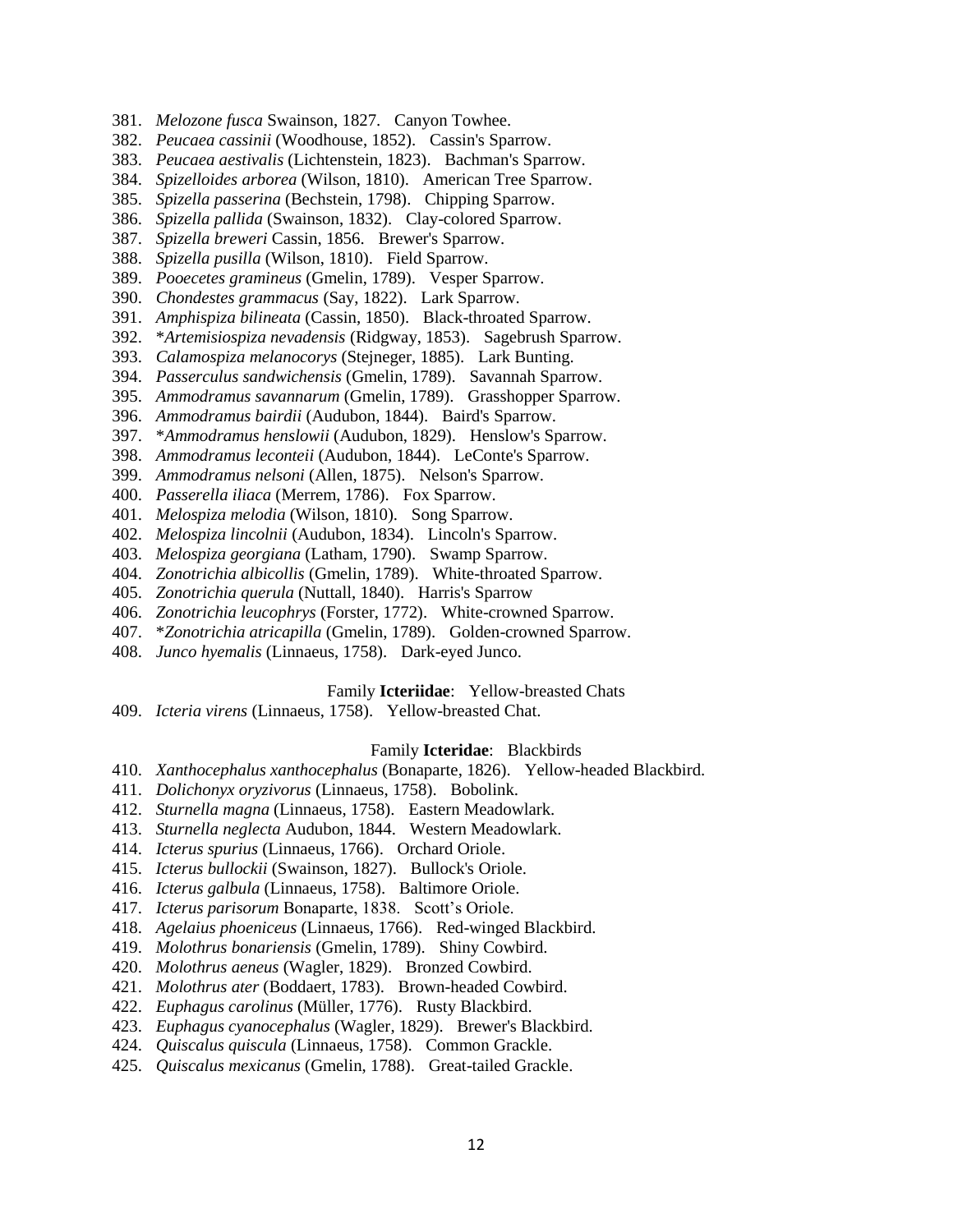### Family **Parulidae**: Wood-Warblers

- 426. *Seiurus aurocapilla* (Linnaeus, 1766). Ovenbird.
- 427. *Helmitheros vermivorum* (Gmelin, 1789). Worm-eating Warbler.
- 428. *Parkesia motacilla* (Vieillot, 1809). Louisiana Waterthrush.
- 429. *Parkesia noveboracensis* (Gmelin, 1789). Northern Waterthrush.
- 430. *Vermivora chrysoptera* (Linnaeus, 1766). Golden-winged Warbler.
- 431. *Vermivora cyanoptera* Olson and Reveal, 2009. Blue-winged Warbler.
- 432. *Mniotilta varia* (Linnaeus, 1766). Black-and-white Warbler.
- 433. *Protonotaria citrea* (Boddaert, 1783). Prothonotary Warbler.
- 434. *Limnothlypis swainsonii* (Audubon, 1834). Swainson's Warbler.
- 435. *Oreothlypis peregrina* (Wilson, 1811). Tennessee Warbler.
- 436. *Oreothlypis celata* (Say, 1822). Orange-crowned Warbler.
- 437. *Oreothlypis ruficapilla* (Wilson, 1811). Nashville Warbler.
- 438. *Oreothlypis virginiae* (Baird, 1860). Virginia's Warbler.
- 439. *Oporornis agilis* (Wilson, 1812). Connecticut Warbler.
- 440. *Geothlypis tolmiei* (Townsend, 1839). MacGillivray's Warbler.
- 441. *Geothlypis philadelphia* (Wilson, 1810). Mourning Warbler.
- 442. *Geothlypis formosa* (Wilson, 1811). Kentucky Warbler.
- 443. *Geothlypis trichas* (Linnaeus, 1766). Common Yellowthroat.
- 444. *Setophaga citrina* (Boddaert, 1783). Hooded Warbler.
- 445. *Setophaga ruticilla* (Linnaeus, 1758). American Redstart.
- 446. *Setophaga tigrina* (Gmelin, 1789). Cape May Warbler.
- 447. *Setophaga cerulea* (Wilson, 1810). Cerulean Warbler.
- 448. *Setophaga americana* (Linnaeus, 1758). Northern Parula.
- 449. *Setophaga magnolia* (Wilson, 1811). Magnolia Warbler.
- 450. *Setophaga castanea* (Wilson, 1810). Bay-breasted Warbler.
- 451. *Setophaga fusca* (Müller, 1776). Blackburnian Warbler.
- 452. *Setophaga petechia* (Linnaeus, 1766). Yellow Warbler.
- 453. *Setophaga pensylvanica* (Linnaeus, 1766). Chestnut-sided Warbler.
- 454. *Setophaga striata* (Forster, 1772). Blackpoll Warbler.
- 455. *Setophaga caerulescens* (Gmelin, 1789). Black-throated Blue Warbler.
- 456. *Setophaga palmarum* (Gmelin, 1789). Palm Warbler.
- 457. *Setophaga pinus* (Wilson, 1811). Pine Warbler.
- 458. *Setophaga coronata* (Linnaeus, 1766). Yellow-rumped Warbler.
- 459. *Setophaga dominica* (Linnaeus, 1766). Yellow-throated Warbler.
- 460. *Setophaga discolor* (Vieillot, 1809). Prairie Warbler.
- 461. [*Setophaga graciae* (Baird, 1865). Grace's Warbler.]
- 462. *Setophaga nigrescens* (Townsend, 1837). Black-throated Gray Warbler.
- 463. *Setophaga townsendi* (Townsend, 1837). Townsend's Warbler.
- 464. [*Setophaga chrysoparia* (Sclater and Salvin, 1860). Golden-cheeked Warbler.]
- 465. *Setophaga virens* (Gmelin, 1789). Black-throated Green Warbler.
- 466. *Cardellina canadensis* (Linnaeus, 1766). Canada Warbler.
- 467. *Cardellina pusilla* (Wilson, 1811). Wilson's Warbler.

#### Family **Cardinalidae**: Cardinals and Allies

- 468. *\*Piranga flava* (Vieillot, 1822). Hepatic Tanager.
- 469. *Piranga rubra* (Linnaeus, 1758). Summer Tanager.
- 470. *Piranga olivacea* (Gmelin, 1789). Scarlet Tanager.
- 471. *Piranga ludoviciana* (Wilson, 1811). Western Tanager.
- 472. *Cardinalis cardinalis* (Linnaeus, 1758). Northern Cardinal.
- 473. \**Cardinalis sinuatus* Bonaparte, 1839. Pyrrhuloxia.